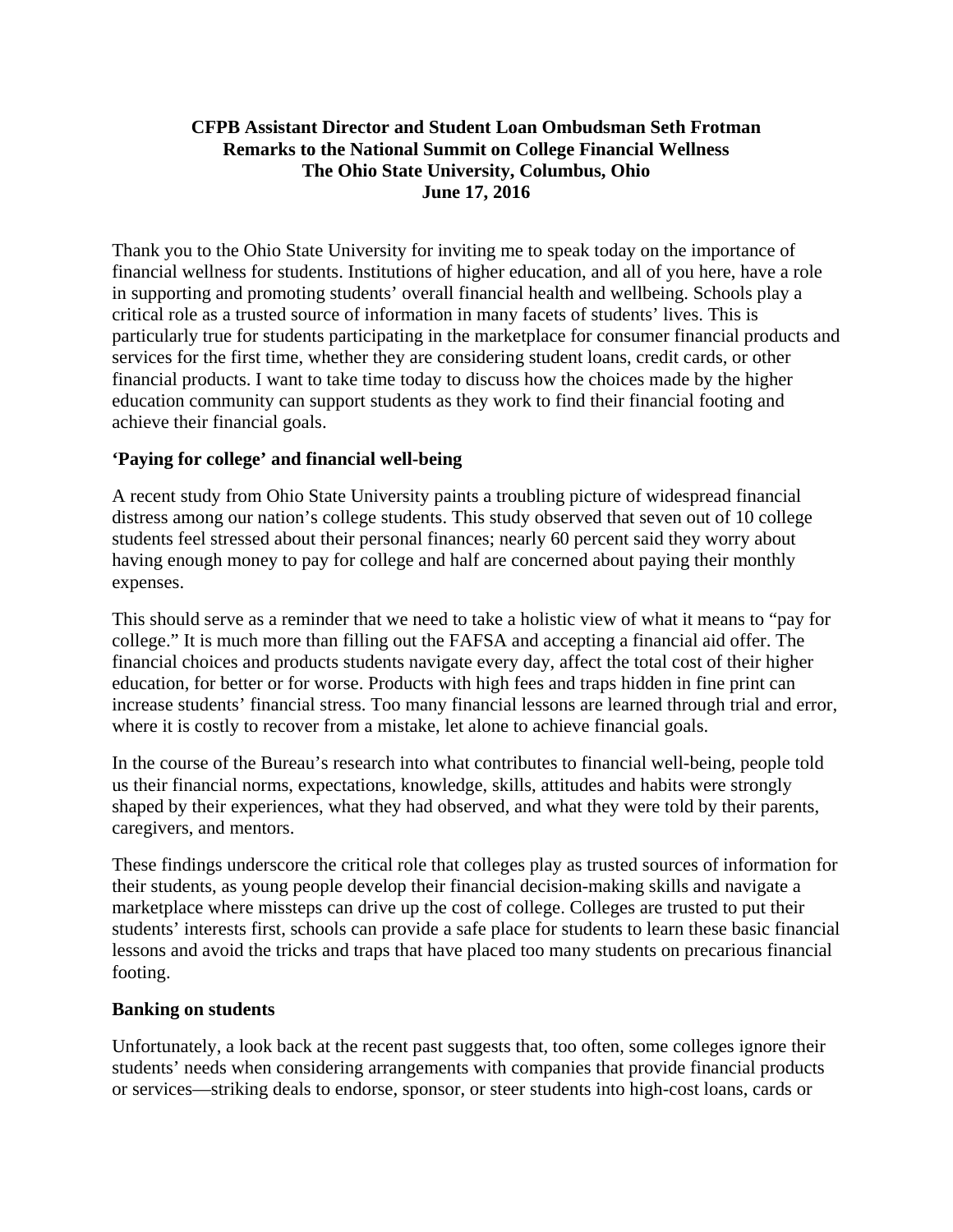accounts. These fees can add up for students in a big way. Our research has found that some consumers spend hundreds of dollars a year in these fees—eating away at valuable financial aid dollars.

The troubling practices arising out of these relationships caused one state Attorney General to describe "an unholy alliance between banks and institutions of higher education that may often not be in the student's best interest." And in the past when colleges have failed to protect their students from risky financial products, Congress, the Department of Education, law enforcement agencies, and federal financial regulators have taken action. The pervasiveness of these challenges can be illustrated through marketing arrangements for student loans, credit cards, and checking accounts.

### **Student loans and "preferred lender lists."**

For much of the past half-century, private lenders were the primary source of financing for students and families who borrowed to pay for college. In 2010, Congress ended the guaranteed loan program and switched to direct lending—a decision welcomed by those concerned about unscrupulous practices by student lenders and financial aid officials.

In 2007, the state of New York, under the leadership of then-Attorney General Andrew Cuomo, initiated an investigation into the use of "preferred-lender lists," which are used by college financial aid officers to compile and recommend student loan companies to students.

The investigation found lenders paid large inducements to dozens of colleges in exchange for being placed on their preferred lender lists. This behavior was pervasive, with some of the nation's largest student lenders providing inducements to financial aid administrators directly, including gifts or all expenses paid trips to conferences in exotic places. For example, financial aid staff at one college in the state of New York was found to have accepted all-expense-paid trips to resorts, free meals, and tickets to professional sporting events. The college's director of financial aid even accepted thousands of dollars in payments from one of their recommended lenders–a clear example of pay to play.

When the marketing tactics paid off, the lender would be at the top of a college's preferred lender list or one of only a few lenders recommended to students. Because students and families trust colleges' recommendations and endorsements, students rarely comparison shopped. The New York Attorney General's investigation showed nearly 90 percent of financial aid recipients used a lender from their campus' preferred lender list, many using the lender at the top of the list.

In 2009, in the face of the nationwide investigation, Congress stepped in and passed legislation to require schools to clearly disclose the method and criteria used to choose lenders appearing on a "preferred lender list" and to develop a code of conduct which prohibits revenue sharing. The legislation sought to realign incentives for financial aid administrators and promote a process where students can make decisions based on the merits of each financial product.

As the Chairman of the House Education Committee at that time noted, "Families are already paying too much to send their kids to college, so the idea that lenders would enhance their profits—at the expense of students and families—by offering gifts or other inducements to college officials or engaging in other unethical behavior is especially abhorrent."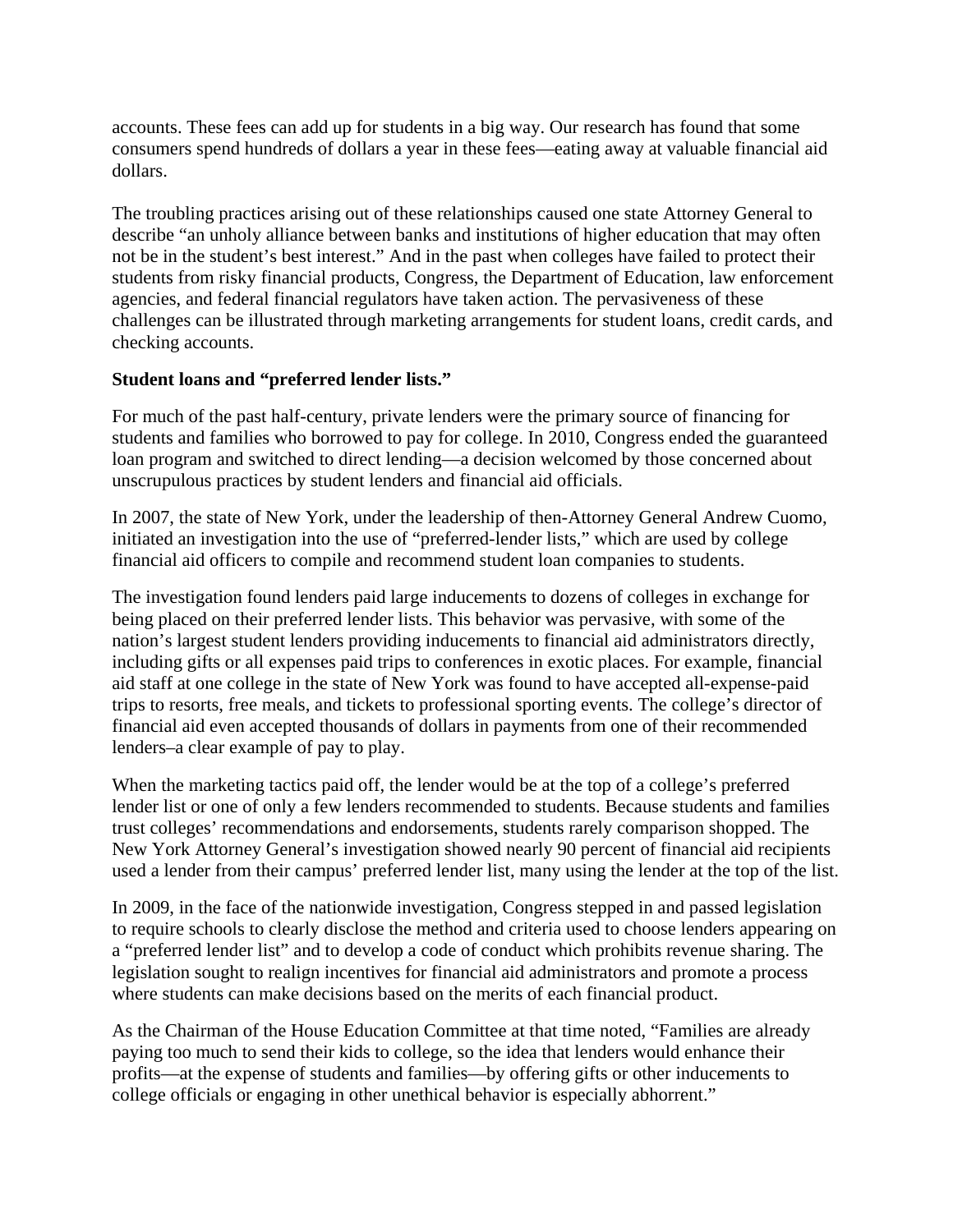# **Credit Cards and the CARD Act.**

At the same time, the credit card industry greatly expanded its marketing efforts on campuses, often marketing co-branded products featuring a college mascot or logo. Credit card issuers would market high interest cards intensively to college students, a population already more likely than other credit card users to end up with high debts. Combined with additional educational debt, high credit card debt began to create a substantial burden for students working to repay their debts.

Widespread marketing efforts featured "free" gifts to students in exchange for completing a credit card application. As one consumer advocate noted in a 2008 House Financial Services Committee hearing, on average, students got five solicitations a month from credit card issuers who used free gifts as inducements to fill out applications. The gifts were intended to take advantage of students' cash shortages by enticing them with offers including pizza, T-shirts, and even iPods.

Colleges were often paid directly by credit card issuers, in exchange for endorsement, sponsorship, or co-branding agreements. These royalty payments, totaling nearly \$85 million in 2009 alone, were driven by performance metrics, including the number of new accounts opened and the usage of these credit cards. Simply put, some colleges received more money the more students charged to their cards.

As a result, millions of students took on hundreds of millions of dollars in high-rate credit card debt. According to one industry analyst, 84 percent of undergraduates had at least one credit card and half of all college students had four or more. Graduating seniors carried an average balance of more than \$4,100 in credit card debt—debt over-and-above any student loans borrowed to pay for college.

Congress stepped in again to protect students. The Credit Card Accountability, Responsibility and Disclosure (CARD) Act of 2009 set new standards for the credit card industry, including new requirements related to credit card marketing practices on campuses—banning "free gifts" in exchange for completed applications and requiring financial institutions to ensure that student consumers under the age of 21 have the ability to pay their credit card bill, if approved, or to obtain a co-signer. Financial institutions must now disclose their marketing agreements and the amount of any payments they make to institutions of higher education, alumni associations, or associated foundations.

However, I will note that we continue to see signs that some schools sidestep the intent and spirit of these protections and are pushing the boundaries. For example, while the CARD Act requires that colleges publicly disclose their credit card marketing agreements upon request, a recent analysis by the Bureau found that four out of five colleges in our sample did not disclose their agreements on their websites and more than two-thirds of the remaining colleges did not provide access to agreements upon request. As a result, the CFPB has sent warning letters to schools that did not meet these basic transparency requirements. As we've noted before, colleges could easily satisfy their obligations by posting contracts publicly on their websites.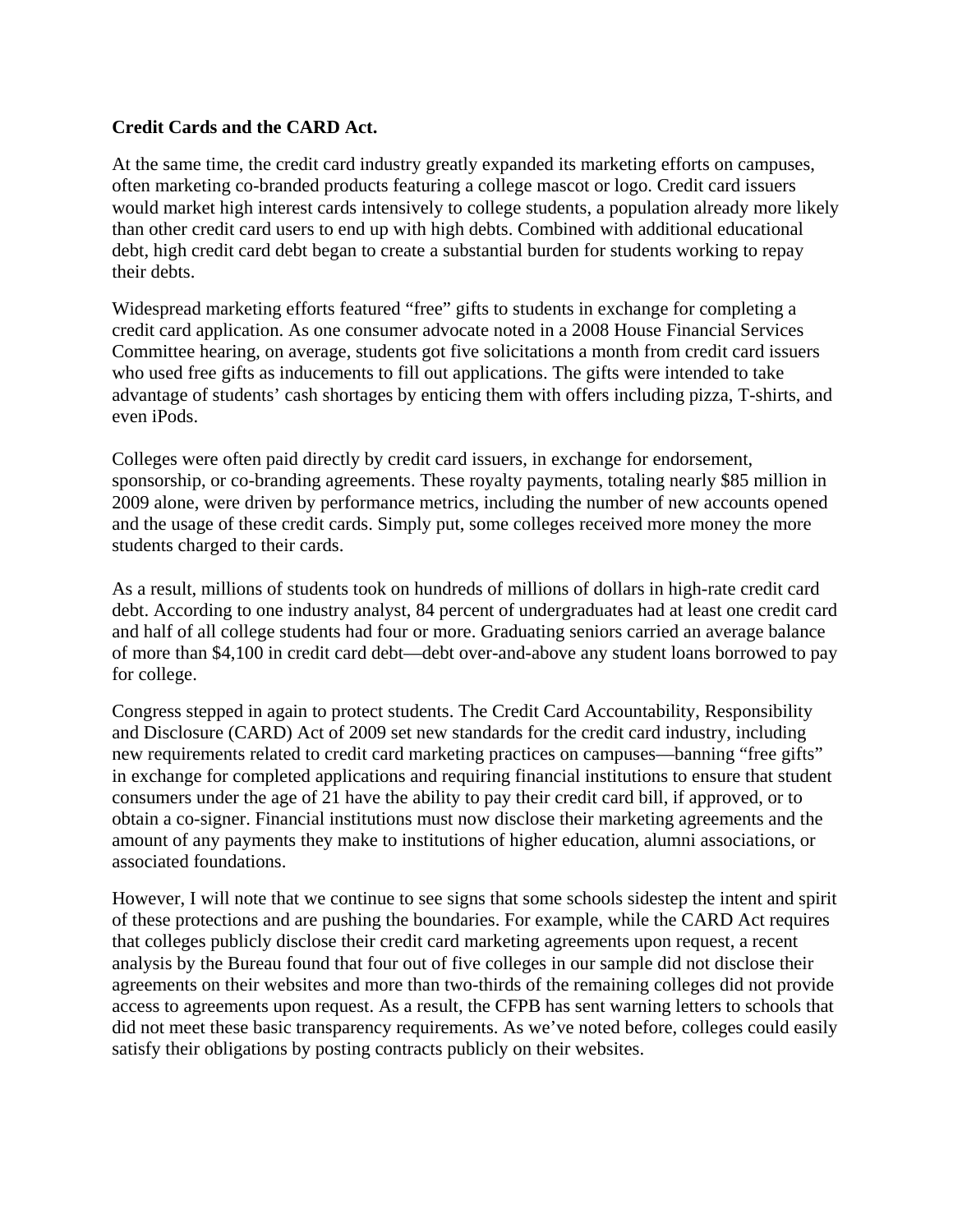# **Campus debit cards and other financial products.**

But, the story doesn't end with credit cards and student loans. By 2014, multiple government audits documented how financial institutions had aggressively pursued marketing agreements to sponsor checking and prepaid accounts—in total, inking deals at 800 colleges that collectively enrolled 10 million students. In many cases, these co-branded accounts were designed to receive students' financial aid funds directly from school financial aid offices.

An analysis released by the Bureau last year showed that financial institutions are engaging in many of the same marketing tactics to promote these accounts that would be prohibited or restricted for the marketing of student loans or credit cards. Colleges receive substantial new revenue in exchange for promoting these products, including, in some cases, tens of millions of dollars in up-front and ongoing payments, as students adopt and use sponsored accounts.

In contrast, students often saw few benefits. A government audit found that financial companies were steering millions of financial aid recipients into their own college-sponsored financial accounts to collect hundreds of millions of dollars in high and unusual fees, and noted that, in some cases, these products were more expensive for students than those available to the general public.

Again, federal financial regulators and the Department of Education stepped in to protect students from these practices. Between 2012 and 2015, the Federal Deposit Insurance Corporation and Federal Reserve settled several cases with campus account providers for engaging in unfair and deceptive acts and practices. In 2015, the Department of Education issued new rules to ensure that students will be able to freely choose how to receive their federal student aid refunds, that students will be given objective and neutral information about their financial aid disbursement options, and that they will no longer be forced to pay excessive fees to access their federal student aid. Many of these new protections will go into effect at the end of this month.

### **Hard lessons**

In each of the cases I've highlighted today, we observe a common set of facts. First, financial institutions and colleges enter into contracts to market products to students. These contracts provide compensation to the college and, in many cases, do not specify the terms and conditions of the products pushed out to their students. Next, students raise concerns about how these products impact their financial wellbeing, grabbing the attention of consumer advocates, regulators, policymakers, and other stakeholders. In response, policymakers are forced to step in and take action by establishing new consumer protections, such as restrictions on marketing practices, prohibiting high and unusual fees, and expanding transparency requirements.

This cycle of backroom dealing, consumer harm, public outrage, and regulatory reaction does students a disservice. And it teaches us that when colleges and banks make deals behind closed doors, students pay a steep price.

It's up to us to break this cycle and put students first.

As centers of higher learning and pillars of your community, colleges can play a powerful role in helping young people develop their financial decision-making skills and in providing them with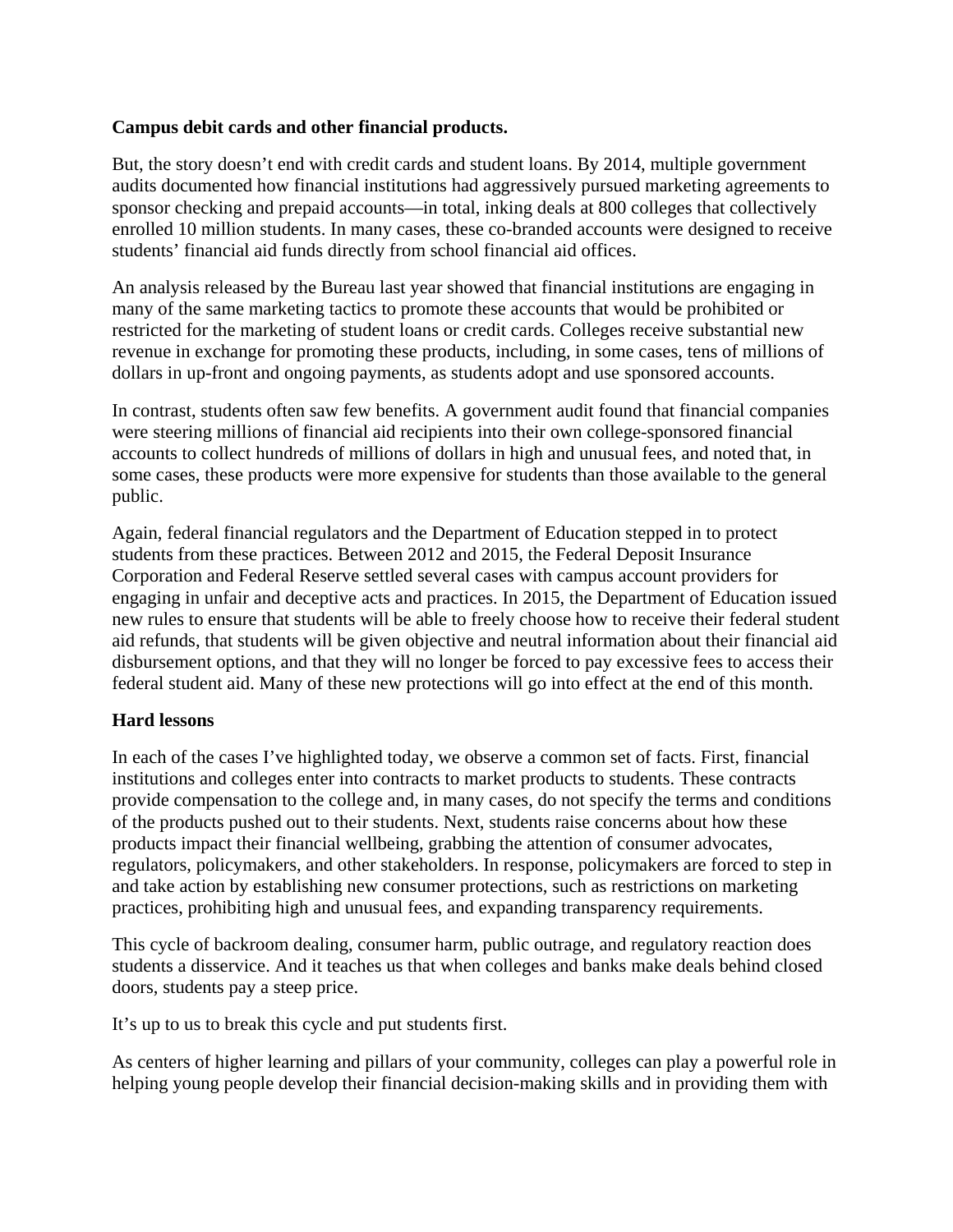safer and more affordable financial products. Ultimately, any effort to chart a new course starts with colleges leading the way.

For three years, we've been actively engaged in a dialogue with students, colleges and universities, and financial institutions, in order to understand these stakeholders' needs. Based on these conversations, we've observed a common set of general principles colleges can use to identify safer and more affordable accounts for their students.

- **First, remember, there is no such thing as a free lunch.** While it may be tempting for college officials to look first to financial institutions that offer a direct appeal to a school's bottom-line, remember this new revenue often comes at a price—companies pass along the costs to your students in the form of fees and finance charges. Before picking a vendor, responsible schools should also consider the economic impact that financial products will have on their students. Colleges can require vendors document the expected fees or finance charges they project your students will pay, making it easier to compare between different product offerings. By leveraging your negotiating power, you can solicit bids for financial products that may be safer and more affordable than what your students could otherwise access. Colleges with current agreements in place may also wish to renegotiate these deals, in order to secure terms and conditions that better meet your students' needs.
- **Second, don't negotiate contracts behind closed doors**. Federal law requires certain companies and colleges to publicly report information about marketing agreements for credit cards, such as account openings, revenues generated through college partnerships, and fees charged to students. The new Department of Education rules will require similar reporting for certain deposit accounts, beginning later this year. The Bureau has called on financial institutions to follow this lead and post all marketing agreements between financial services companies and schools. Colleges can play a role here too by posting marketing arrangements on their own websites and requiring vendors to disclose critical information about fees charged to students and revenue generated under these arrangements. Enhanced transparency can spur greater trust that these arrangements are beneficial for students.
- **Finally, seek financial products that can help students reach their financial goals.**  Whether intended or not, endorsing or co-branding a financial product signals to your students that your college stands behind the quality of the product—that, in effect, you believe these products are the "right fit" for your students. Trusting your recommendation, students may be lured into a financial product with high or unexpected fees, adding to the burden of paying for college. We've heard some college officials defend these arrangements as a way to help control runaway tuition growth or supplement financial aid budgets. However, colleges should be wary of deals that pass on costs to the students least-able to shoulder them. Instead, colleges can view partnerships as an opportunity to help their students overcome common financial challenges. For example, colleges can seek out financial products that protect borrowers from high fees when their financial aid money runs out, or help minimize finance charges when students need cash to cover unexpected expenses. We encourage responsible colleges to think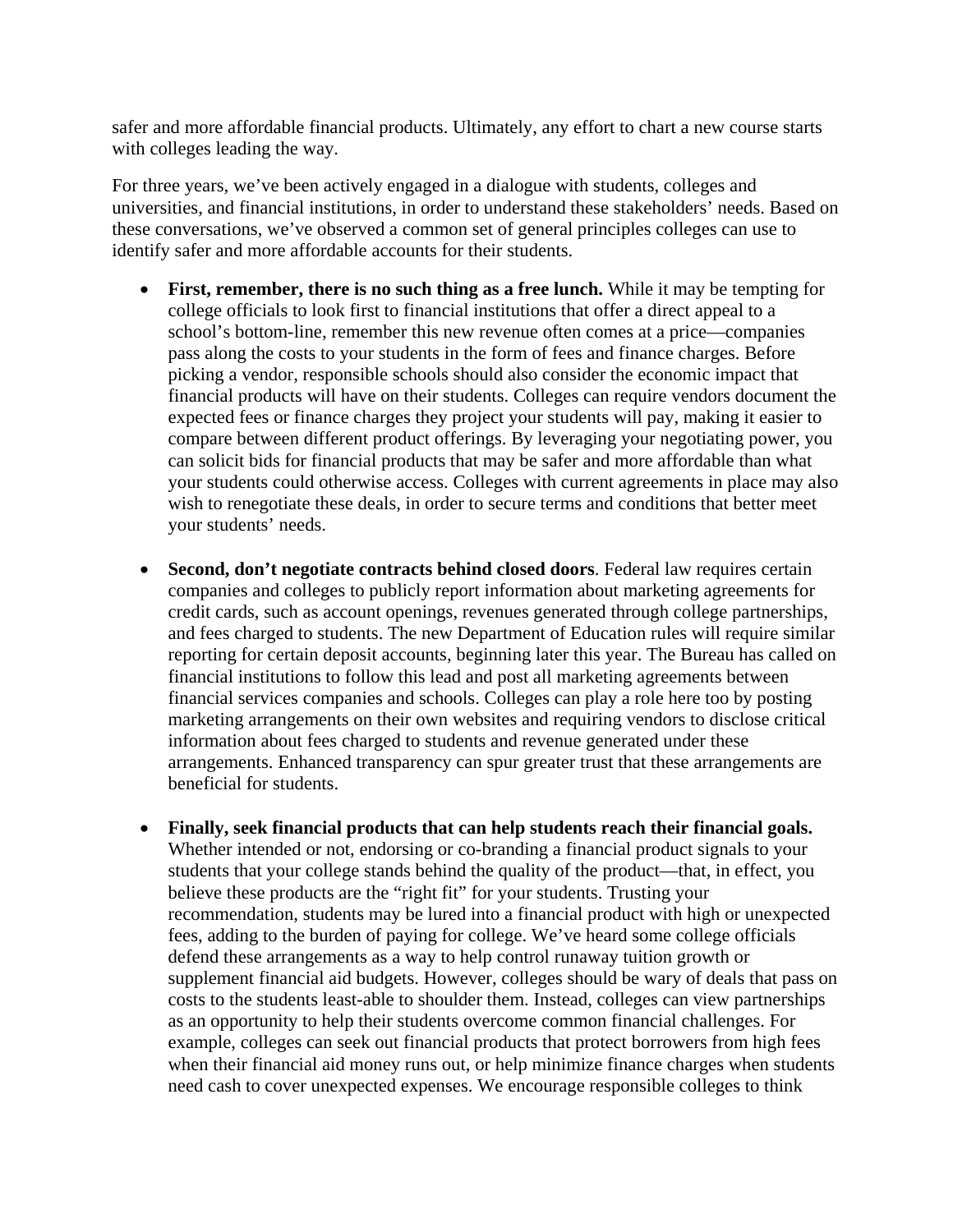creatively about how to use these partnerships to help meet their students' financial needs.

These three common-sense principles informed the Bureau's Safe Student Account Toolkit, which we released earlier this year to assist schools considering marketing arrangements for college sponsored banking products. I wanted to highlight them today in the belief that you may find them broadly applicable as you evaluate any potential partnership or product that can affect your students' financial wellbeing.

# **Putting students first**

Schools have an opportunity and a responsibility to help prepare young adults to effectively manage their personal finances, both during their time as students on your campuses and beyond. We believe this includes fostering an environment that puts students first, equipping the next generation with the tools to promote financial wellness to others, and promoting safer and more affordable products for your students.

For example, colleges play a critical role in teaching and preparing the next generation of teachers, social workers, and other financial educators. Individual service professionals can have a profound impact on whether future generations have the skills and knowledge for a strong financial life. Through this work you can help ensure they have financial skills and capability that can be passed to others.

It is also important for colleges to prioritize students' financial wellness when considering marketing arrangements with financial institutions instead of an opportunity to supplement their own finances. We know that schools' budgets have been stretched thin over the past decade. We also know that alternative sources of revenue, including lucrative marketing arrangements with banks, are increasingly appealing to school business officers searching for creative ways to fill a gap.

But for far too long, these incentives have pushed a growing segment of the higher education community to think of their students as another resource to "monetize." Our recent history suggests that this thinking is a root cause of these problematic practices and backroom bargains.

The Bureau's research on financial wellbeing indicates that people who are in control of their day-to-day finances have the financial resources and mental bandwidth to weather a financial shock, plan for the future, and make choices about how they live their lives. Unfortunately, a growing body of evidence suggests that the financial strain on today's college students place these foundational goals beyond reach for too many.

As the market for college-sponsored financial products migrates from student loans and credit cards to checking accounts and beyond, we remain concerned about a culture on campus that encourages college officials to maximize revenue coming in the door, even at the expense of students.

As rising college costs cause more students to borrow more and to consider other types of debt in order to make ends meet, student financial wellbeing should be paramount when colleges make